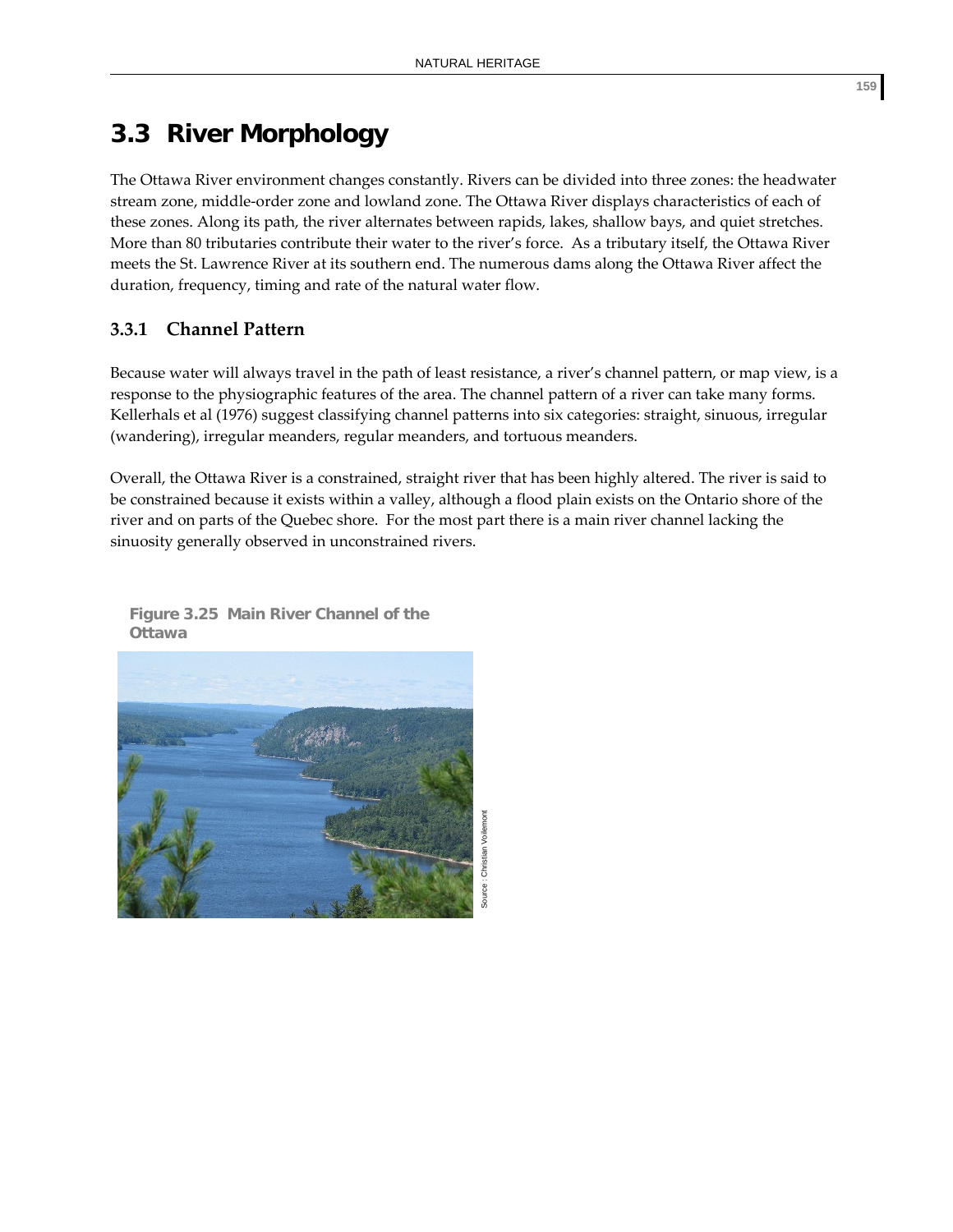



#### **3.3.2 Landforms and Depositional Forms**

Material that is transported down a river can be deposited temporarily and then reactivated as the channel shifts, creating transient landforms. The landscape surrounding the Ottawa River includes features such as river terraces and glacial landforms that are relict depositional landforms that have been preserved since they were deposited. The fact that these features have been preserved attests to the change in environmental conditions since they were formed. One of the conditions for the survival of depositional landforms is that they form under conditions of waning erosive power, such as the retreat of the ice sheets or the diversion in the course of the river (*Fundamentals* 355).

The sediment load in the Ottawa River is probably reduced due to impoundments, although some bank erosion is related to water level changes for hydroelectricity. There may be artificial deltas forming, such as at the mouth of the Petawawa River, due to reduced natural peak flows.

The Ottawa‐Gatineau region is underlain by three different geological materials that create very different landscapes adjacent to the river. The resistant rocks of the Canadian Shield form highland areas that are characterized by rough terrain, numerous small lakes, and abundant rock outcrops. In contrast, the flat‐ lying Paleozoic rocks underlie lowland plains and low hills, and outcrops are confined largely to low scarps and riverbanks. Much of the region is covered by a blanket of Quaternary sediments which form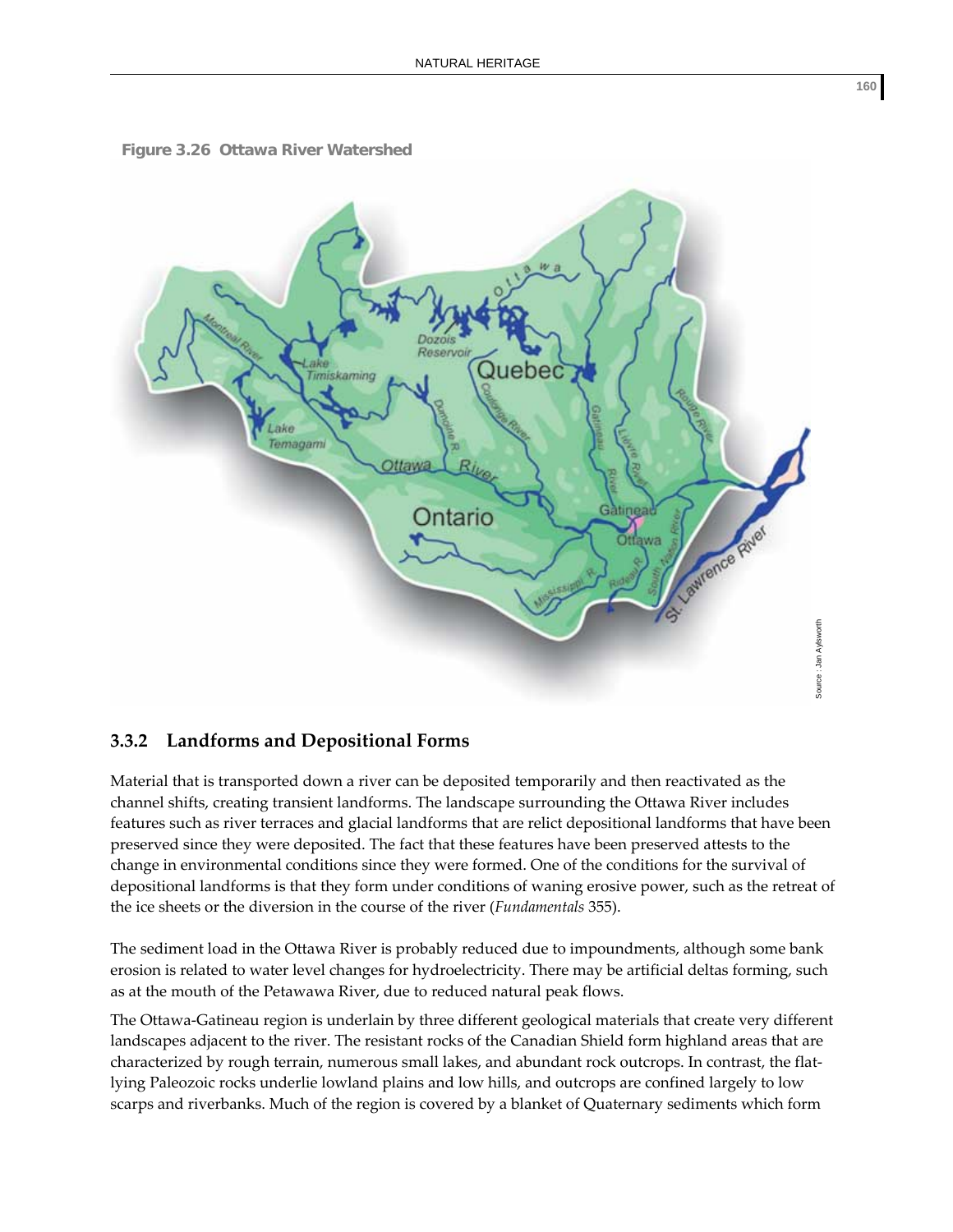landscapes that range from gently undulating plains and low hills of glacial deposits to the flat plains of the Champlain Sea (Geoscape Canada: "Different Rocks").

In the Outaouais region, the banks of the Ottawa River are made up of a flat terrain with associated terraces (CREDDO 6). Natural and artificial beaches are present in places along the wider, slower flowing reaches of the Ottawa, such as Norway beach and Britannia beach. Downstream from the Gatineau River, the landscape differs as the Ottawa's course takes it over Quaternary sediments. Here, vegetated sandbars form low islands (such as Petrie Island and Kettle Island) and marshes are common along the shore.

#### **Petrie Islands of the Ottawa River**

The Petrie Islands are a series of alluvial deposits forming a wetland complex of elongate sedimentary ridges and backwaters characteristic of the Ottawa River below the confluence with the Gatineau River. Along with Kettle Island and the Duck Islands, Petrie Islands form a unique landform in the region. They bear testament to the powerful geological forces that shaped the landscape. The sand and clay sediments that make up these islands were created by the massive icesheet that moved over the continent 10,000 years ago. Crushed by the continental glaciers from the rocks further north, the sediments were carried down the Ottawa and Gatineau Rivers (Hanrahan and Darbyshire).

## **3.3.3 Waterfalls and Rapids**

Falls and rapids occur where the Ottawa River drops over resistant bedrock outcrops. At these locations, the river is relatively shallow and swift, and bedrock islands often divide the channel. Hydroelectric dams exploit many of these natural drops, including the generating centres at Portage-du-Fort, Fitzroy Harbour, Chaudiere Falls and Carillon, as well as along many of the tributary rivers such as the Gatineau. Major rapids or drops that still exist today on the Lower Ottawa River are located at Chaudiere Falls and Rocher Fendu, where there are five major drops separated by pools. The rapids themselves are created by the Lafontaine Islands that create a narrowing in the river. Along the Upper Ottawa River, the main rapids occur downstream of Lake Forks.

### **3.3.4 Lakes**

Lakes and reservoirs along the Ottawa River include:

- Lake of Two Mountains
- Lac Dollard des Ormeaux
- Lac Deschênes
- Lac des Chats
- Lac du Rocher Fendu
- Allumette Lake
- Lac Coulonge
- Holden Lake
- Lac la Cave
- Lake Temiskaming
- Petit réservoir des Quinze
- Des Quinze Reservoir